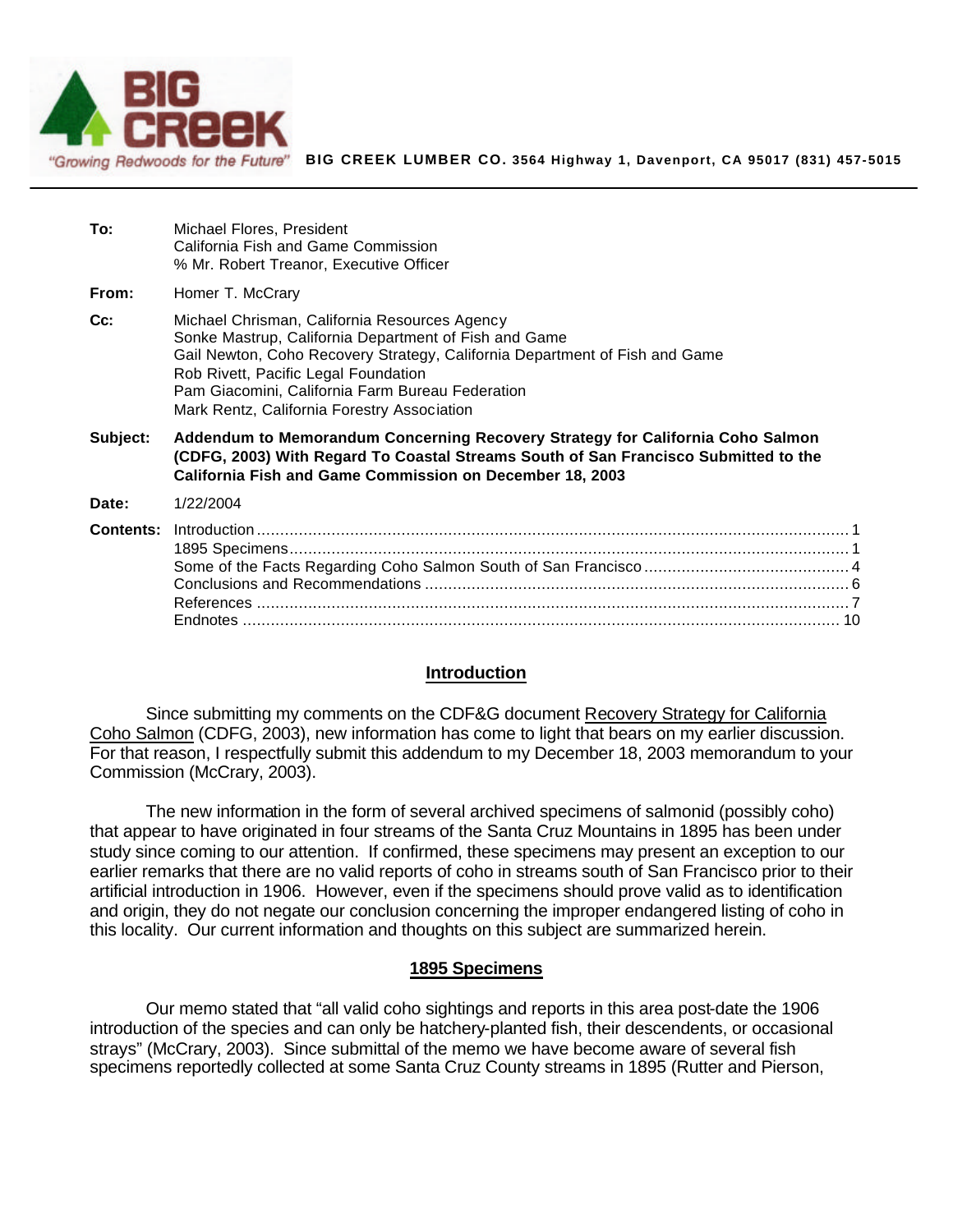1895; Rutter and Scofield, 1895a; Rutter and Scofield, 1895b; Rutter and Seale, 1895). We are making an effort to evaluate them.

The first thing we found was that the original Stanford labels and the Stanford accession log identify them as chum and Chinook specimens, *not coho*. One of the four samples is missing but the remaining three all have a second label identifying them as coho with no name or date on the second tag so there is no obvious way to trace the accountability. The accession log appears to be less than a professional job and is somewhat confusing, leading to questions about the chain of custody. The fish specimens are not in particularly good shape (no surprise after 109 years in a bottle) but they do look like juvenile coho. We have taken samples for genetic study and are continuing the investigation.

While there are still many unanswered questions it would appear these specimens are possible evidence of coho salmon south of San Francisco that pre-dates the 1906 importation of Washington State coho salmon by the Brookdale Fish Hatchery. Even if these data are shown to be valid we must be cautious how we interpret them. Certainly they are not evidence of permanent populations. It is likely these specimens are the result of an ephemeral colony established by strays.

"Populations in reaches with poor habitat became extinct during periods of low marine survival. With favorable marine survival, high productivity reaches served as sources for recolonization of lower quality reaches through straying of spawners. Consequently, both population size and distribution expanded and contracted through time" (Nickelson and Lawson, 1998).

Although our understanding of the ocean phase of the coho life history is very limited, the significance of the ocean environment and its effect on salmon populations is undisputed. A growing body of literature has linked oceanic factors such as sea surface temperatures and upwelling, to yearclass strength of salmonids. Scarnecchia (1981) reported a significant positive relation between upwelling and catch of coho salmon the following year. According to the National Oceanic and Atmospheric Administration's final rule on the threatened status for central California coast coho salmon evolutionary significant unit (Wingert, 1996), research shows that coho along the California coast may be particularly sensitive to upwelling patterns due to a lack of extensive bays, straits, and estuaries, which are common along the Washington, British Columbia, and Alaskan coasts. The document also finds that near shore conditions during spring and summer months along the California coast may dramatically affect year-class strength of salmonids. Our continuing research shows that in the years preceding 1895, ocean conditions were especially favorable for salmon in California. The twelfth biennial report of the California State Board of Fish Commissioners describes an enormous statewide salmon run in 1892:

"...the run of the present season is out of all proportion to that of any other preceding year within the last decade, and does not appear to be the natural increase from work of the commission in hatching and depositing these fish in the streams enumerated" (Redding et al., 1892).

Similarly, the Santa Cruz Surf, a local newspaper of the time, makes note of the same phenomenon (Staff, 1894a; Staff, 1894b). Climate data from 1870 to 1910 indicates a shift to colder surface temperatures occurred in the early 1890s (Figure 1). A parallel shift in oceanic conditions could have contributed to the establishment of temporary colonies by strays from more northern waters or even strays from a prior local ephemeral colony that had endured a generation or more.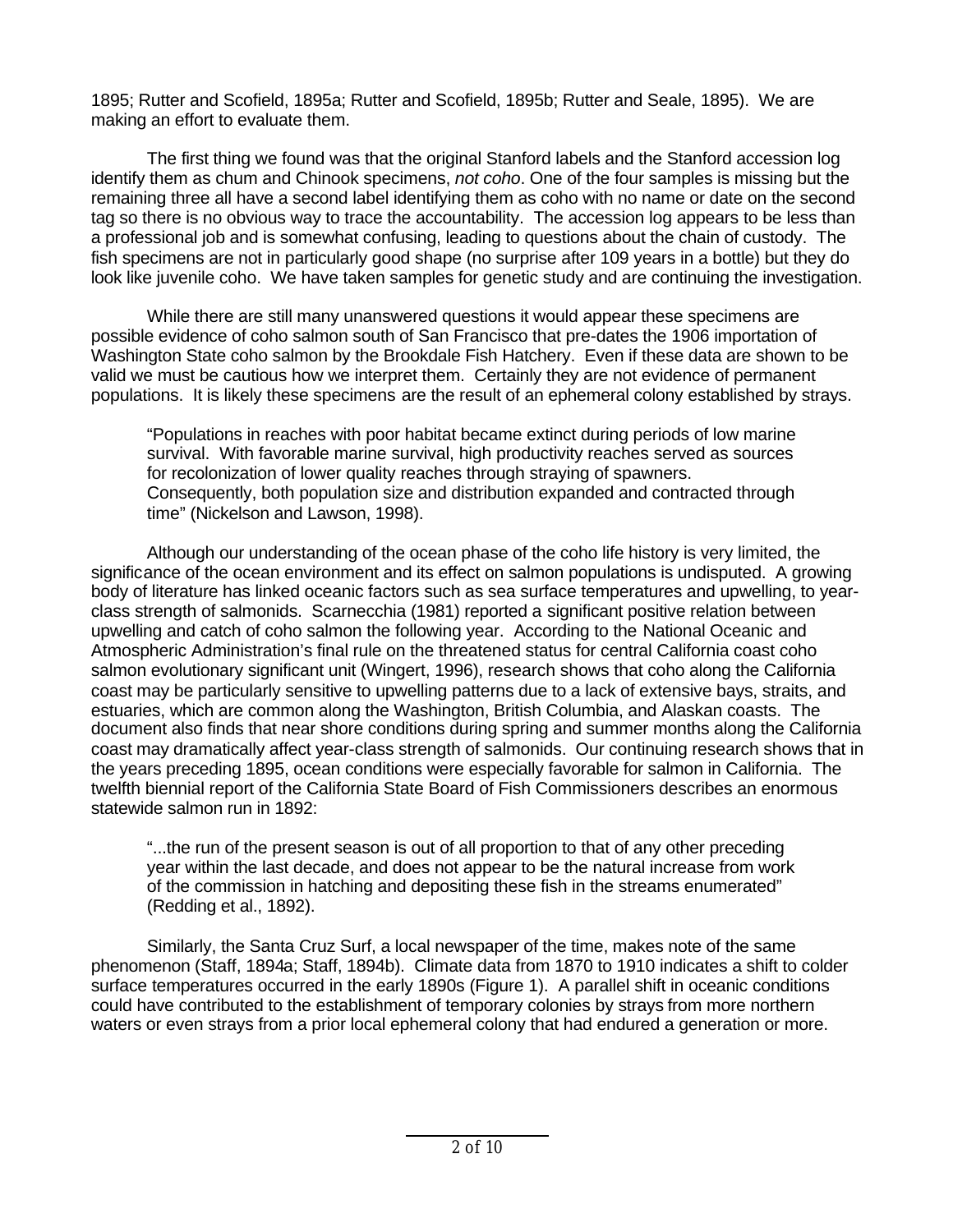

**Figure 1**: 1873-1926 Annual Mean Surface Temperatures for Santa Cruz (37.0 °N, 122.0 °W). Temperatures averaged 14.65°C from 1873 to 1890, but only 13.26°C from 1891 to 1925. Source: NASA GISS (Hansen, 2003).

Most importantly, we cannot rule out the possibility that these coho were the result of plantings. We know fish importations to the Santa Cruz Mountains from northern California and elsewhere were occurring at least as early as 1878 (Staff, 1878). At this time we cannot responsibly conclude the relation, if any, of these fish to current stocks. That Frank A. Shebley, superintendent of the Brookdale Fish Hatchery, believed in 1906 that he was introducing coho to the streams of Santa Cruz County would suggest that any previous ephemeral year classes of coho were inconsequential by the time the Brookdale Hatchery was operating. Drought conditions in 1898-99 probably had a lethal effect on any possible local coho populations (Water Resources, 2003). Certainly, low rainfall has the frequent and predictable effect of preventing the spawning of fish by not generating winter flows necessary to breach the sandbars at the creek mouths that form in the summer months (Figure 2).



**Figure 2**: 1878-1898 precipitation data in inches reported from 25 Garfield St (36.97 °N, 122.02 °W), Santa Cruz, Ca. The 13.87 inches of precipitation recorded in 1898 represents a 20 year low. Available records extend only as early as 1878. (Collett, 2004).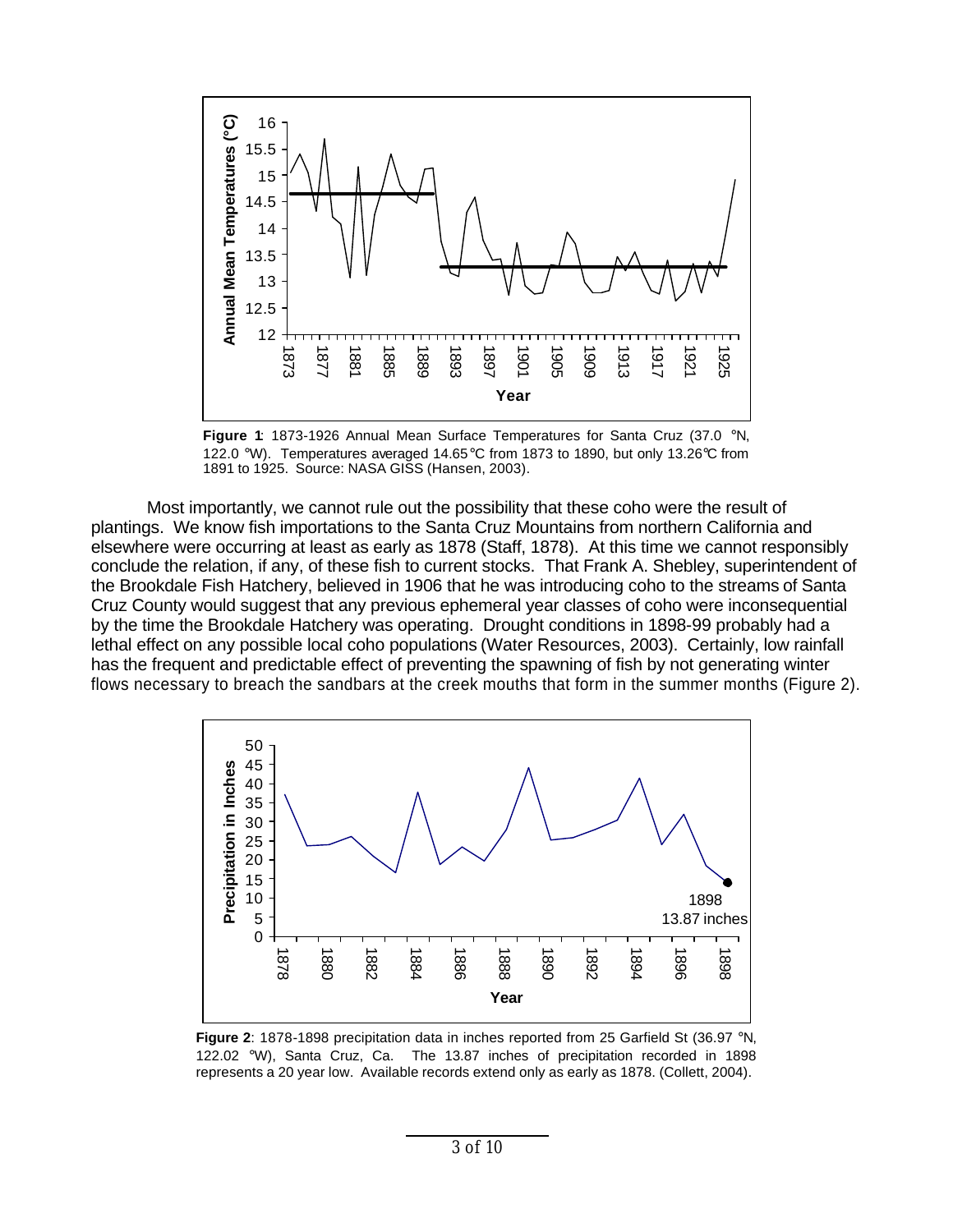Even if valid research (or hasty presumptions) concluded that these specimens denote a native, permanent population of coho salmon south of San Francisco, clearly the size and extent of that population has already been grossly overestimated, leading to an erroneous listing as endangered (CCR, 1995; Hope, 1993). For a permanent population of native coho to elude the archaeological record, several scientific surveys, generations of anglers, two newspapers, a popular angling journal, and a fish culturist operating a fish trap on Scotts Creek, it could not have been a very large population. While many layman could not have distinguished between a coho salmon and a steelhead trout, it is very unlikely that David Starr Jordan and Charles Henry Gilbert would have made that mistake repeatedly. Certainly Frank A. Shebley was familiar with coho, yet he continued to import hundreds of thousands of coho from Washington State.

It is essential that decision makers determine realistic historical population estimates before moving forward with restoration efforts. If "endangered" describes a situation wherein a species once flourished (without human intervention) but is now experiencing significant declines compared to that original state, then we cannot conclude that coho salmon south of San Francisco are actually endangered. The scientific and historical record gives every indication that the species never thrived here prior to hatchery assistance. It bewilders the critical thinker, how one can "restore" anything with little or no legitimate knowledge of its original state. It is a great error to make expensive decisions before providing for the type of baseline information that responsible policy making is based on. Considering that suitable coho habitat on Scotts, Waddell, and Gazos Creeks goes unused in many years (Smith, 1999; 2001), it would seem that inland habitat restoration efforts in this area are misplaced. Without even a cursory understanding of what is preventing this species from thriving in this area or why we should expect it to do so, coho restoration efforts south of San Francisco will continue to be a sadly misguided waste of resources with potentially disastrous consequences to fish<sup>1</sup> and people.

# **Some of The** *Facts* **Regarding Coho Salmon South of San Francisco**

# *Facts* **regarding 1895 specimens<sup>2</sup>**

- Specimens of fish were reportedly collected in 1895 from four coastal streams south of San Francisco by Rutter et al. for Stanford University.
- The specimens were originally identified as chum and Chinook salmon.
- The specimens were re-tagged as coho salmon at an undocumented date, by an anonymous person.
- The re-identification of the specimens was not noted in the Stanford accession log.
- From the acquisition of the specimens by the California Academy of Sciences, approximately thirty years ago, until 1999, the coho re-identification went unnoticed.
- The specimens in imperfect condition (as befits a 109 year old fish) but visual inspections are consistent with their identification as coho salmon.
- Genetic material extracted from these specimens will be tested but may be too degraded for DNA analysis.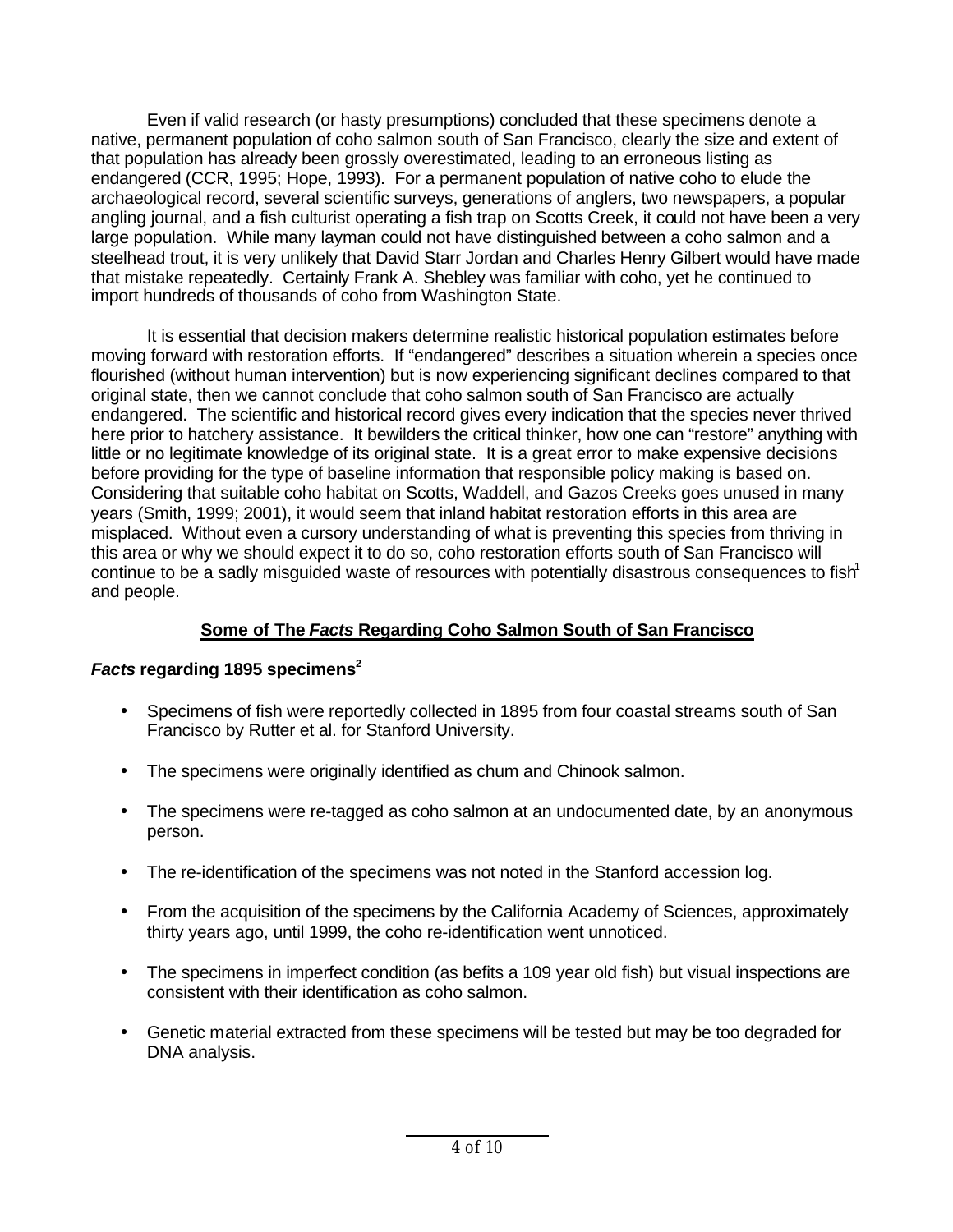### *Facts* **that must be considered before the status of coho salmon south of San Francisco can be determined**

- As opposed to steelhead remains, the archeological record has uncovered no trace of coho remains in the refuse of the prehistoric native people of the central California coast. Both coho and steelhead remains have been found in the archaeological record north of San Francisco. $3$
- The best available scientific and historical data, including but not limited to Skinner (1962), Behnke and Tomelerri (2002), and Brown et al. (1994), present no valid scientific evidence of coho salmon south of San Francisco prior to the establishment of the Brookdale Hatchery.<sup>4</sup>
- Early ichthyologists repeatedly reported an absence of coho salmon south of San Francisco prior to 1912. 5
- Fish have been imported into Santa Cruz County for the purpose of planting in local streams at least as early as 1878.<sup>6</sup>
- The Brookdale Fish Hatchery was established in 1905 as a *steelhead* hatchery.<sup>7</sup>
- No authenticated records have been found showing that any coho salmon were collected at the Scotts Creek Egg Collecting Station prior to 1929.<sup>8</sup>
- United States Bureau of Fisheries documents, two local newspapers, and popular magazine articles report the importation of coho salmon to Santa Cruz Mountain streams beginning in 1906. The information conveyed to these newspapers by Shebley demonstrates that those involved in hatching, raising and planting these fish in the streams of the Santa Cruz Mountains believed (as did David Starr Jordan, Charles Gilbert and other scientific observers) that coho were not native to this locale, but were a new, previously absent species being introduced for the first time with the intent of offering a new type of game fish for local sportsmen.<sup>9</sup>
- The first credible mention in scientific literature of coho in the streams south of San Francisco is a secondhand account by ichthyologist John Otterbein Snyder of an anonymous sighting in the San Lorenzo River in 1912.<sup>10</sup>
- Since 1906 or earlier, the streams of the Santa Cruz Mountains have been frequently resupplied with hatchery-produced coho from various origins.<sup>11</sup>
- In contrast with the streams and rivers to the north of San Francisco, the relatively short, steep, "flashy" streams of the Santa Cruz Mountains (in a setting with widely fluctuating precipitation, a highly erodable mudstone, sandstone, and weathered granitic substrate, and ongoing tectonic uplift) are subject to frequent weather and geologic events that impact coho habitats<sup>12</sup>
- Year-class strength of coho salmon in Scotts and Waddell Creeks is predominantly affected by stochastic events (floods and droughts).<sup>13</sup>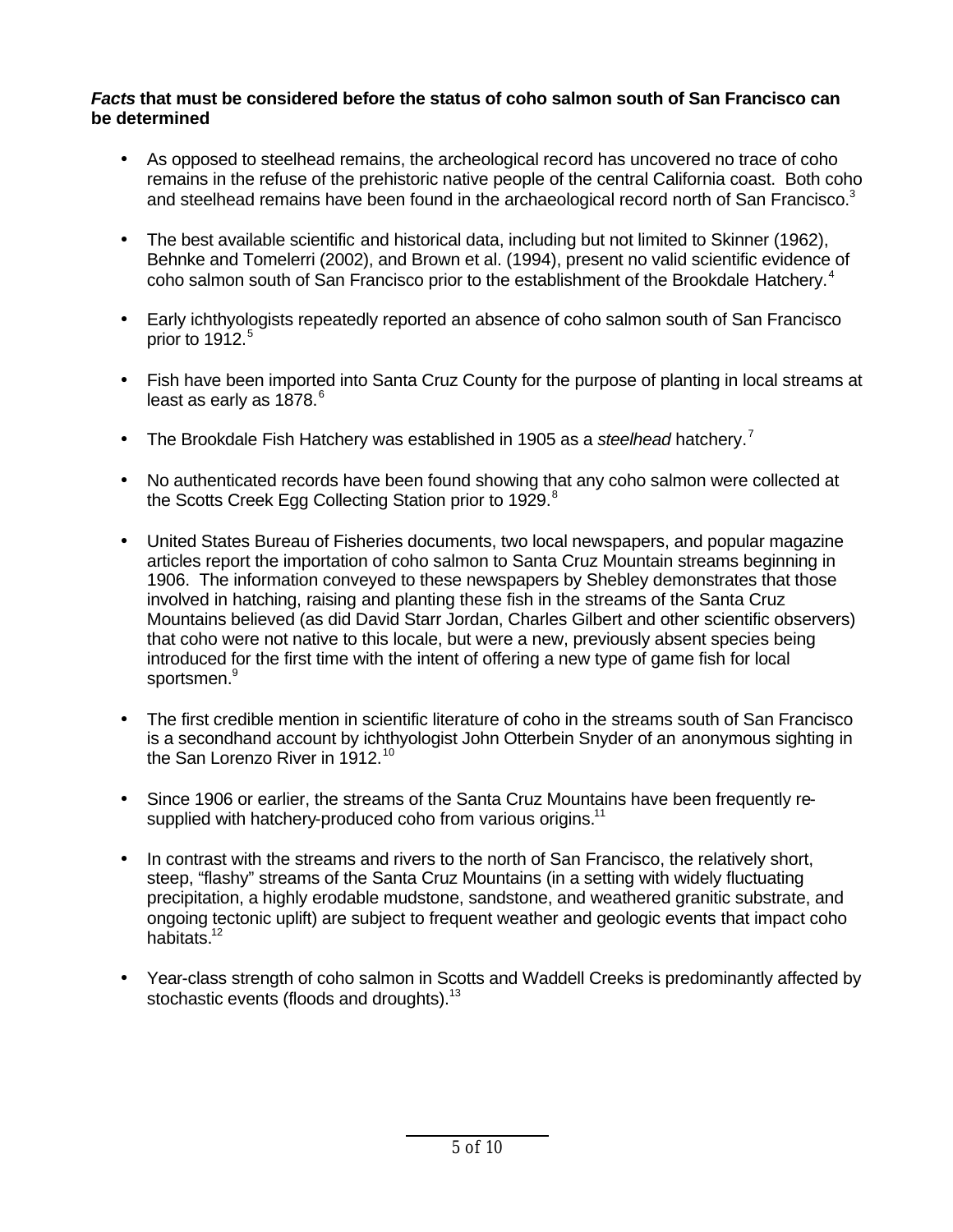- "...weakened year classes [of coho salmon in Scotts and Waddell creeks] have a poor chance of recovery and extirpation is likely, even if spawning and rearing habitat are sufficient to support a viable coho population."<sup>14</sup>
- The rigidity of the coho life cycle (as opposed to steelhead) seriously diminishes interbreeding between generations.<sup>15</sup>
- During parts of their life cycle, coho salmon and steelhead trout in Waddell and Scotts Creeks compete for a common, limited spawning bed as well as a common food supply.<sup>16</sup>
- Coho salmon population size and distribution expand and contract through time.<sup>17</sup>
- Fluctuations of salmonid populations are closely linked to climatic and oceanic conditions.<sup>18</sup>
- With favorable marine survival, coho salmon strays are known to temporarily recolonize streams that do not accommodate permanent populations of coho salmon.<sup>1</sup>
- Coho salmon ephemeral populations established by strays during periods of favorable marine survival can become extirpated during periods of low marine survival.<sup>17</sup>

## **Conclusions and Recommendations**

Our multidisciplinary research presents a coherent and cohesive scenario concerning the origins of coho salmon in the streams of the Santa Cruz Mountains. While many questions remain in the historical account, our findings have continually complemented and strengthened our skepticism concerning the basis on which coho salmon south of San Francisco were listed as an endangered species.

The specimens ostensibly collected in 1895 at four Santa Cruz County streams represent an unexplained anomaly. Presently, they remain inconclusive. A thorough examination of the specimens and accession records associated with them is imperative in developing a reasonable level of confidence regarding what they are and what they indicate. Regardless of what we may learn about these specimens in the future, they do not negate the data we have presented.

If a sound understanding of coho salmon south of San Francisco is to be gained, the information and concerns offered here and in our December 18, 2003 memo, must be addressed. The uninformed basis for listing revealed in our discourse analysis, combined with the potentially detrimental consequences of the proposed recovery strategy, demands immediate delisting of coho salmon south of San Francisco. Any future status review of coho salmon south of San Francisco should reflect a rational synthesis of *all* available valid scientific and historical data and exclude the guesswork and pseudoscience.

Respectfully Submitted,

Homer T. McCrary **Vice President** Big Creek Lumber Co.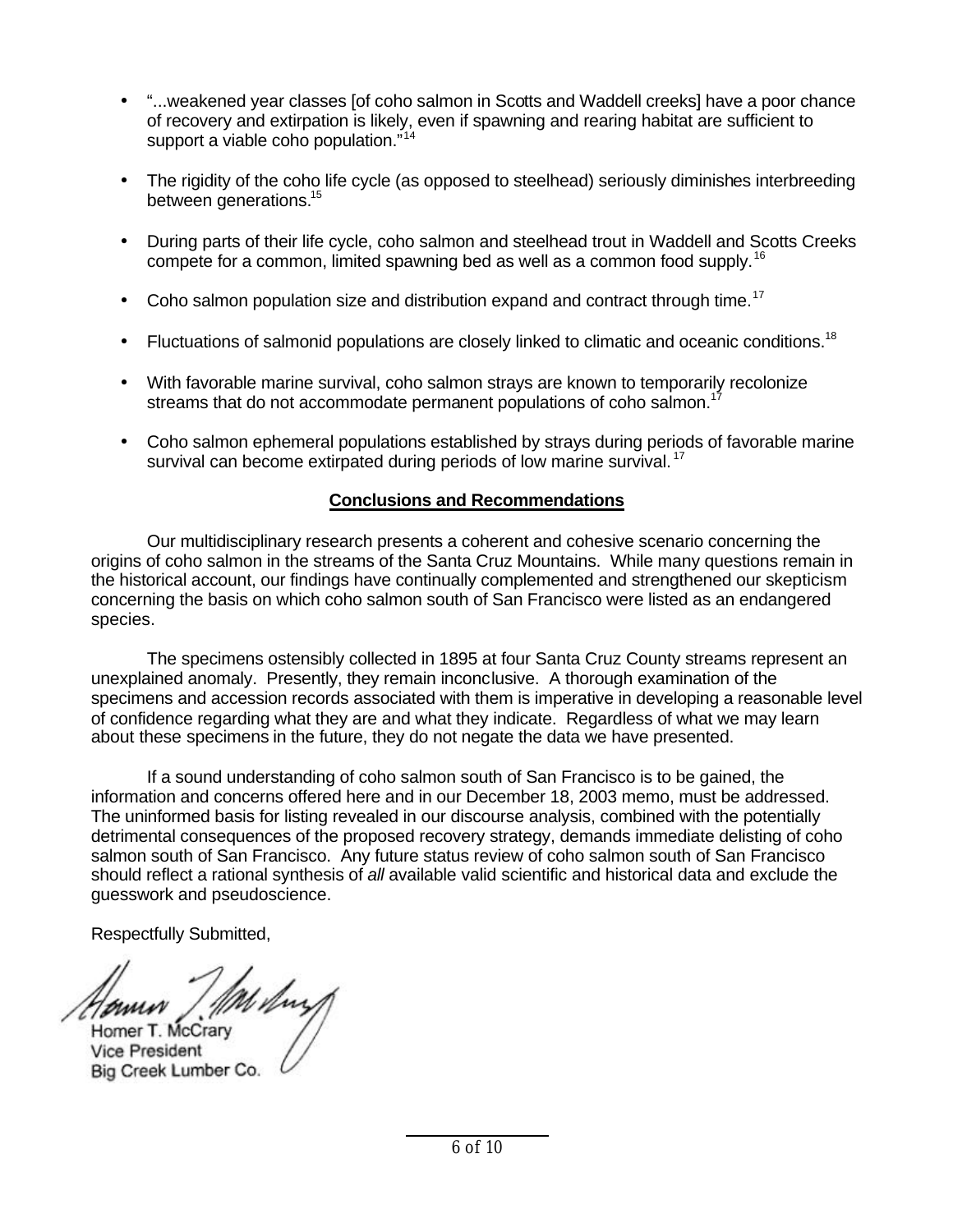#### References

- Alvarado, F. (2003). "Captain Edgar (Ned) Wakeman and the Coho Salmon of the Central California Coast." Santa Cruz: Central Coast Forest Association. 15 October 2003. *http://www.ccfassociation.org/alvarado.htm.*
- B., A. P. (1909). "Fishing Near San Francisco." Forest and Stream: A Journal of Outdoor Life, Travel, Nature Study, Shooting,... LXXIII: AI 862. 27 November 1909.
- Behnke, R. J. and J. R. Tomelleri (2002). Trout and salmon of North America. New York: Free Press.
- Bowers, G. M. (1906). "The Distribution of Food Fishes During the Fiscal Year 1906, Bureau of Fisheries Document No. 613." Report of the Commissioner of Fisheries for the Fiscal Year 1906 and Special Papers.
- Bowers, G. M. (1907). "The Distribution of Food Fishes During the Fiscal Year 1907, Bureau of Fisheries Document No. 630." Report of the Commissioner of Fisheries for the Fiscal Year 1907 and Special Papers.
- Bowers, G. M. (1908). "The Distribution of Food Fishes During the Fiscal Year 1908, Bureau of Fisheries Document No. 644." Report of the Commissioner of Fisheries for the Fiscal Year 1908 and Special Papers.
- Bowers, G. M. (1909). "The Distribution of Food Fishes During the Fiscal Year 1909, Bureau of Fisheries Document No. 728." Report of the Commissioner of Fisheries for the Fiscal Year 1909 and Special Papers.
- Bowers, G. M. (1910). "The Distribution of Food Fishes During the Fiscal Year 1910, Bureau of Fisheries Document No. 740." Report of the Commissioner of Fisheries for the Fiscal Year 1910 and Special Papers.
- Bowers, G. M. (1911). "The Distribution of Food Fishes During the Fiscal Year 1911, Bureau of Fisheries Document No. 753." Report of the Commissioner of Fisheries for the Fiscal Year 1911 and Special Papers.
- Brown, L. R., P. B. Moyle and R. M. Yoshiyama (1994). "Historical decline and current status of coho salmon in California." North American Journal of Fisheries Management. 14(2): 237-261.
- California Code of Regulations (1995). "(N) Coho Salmon (Oncorhynchus kisutch) south of San Francisco Bay." Title 14: Subsection (a) (2) (N) of Section 670.5. 95-1017-06S: 31 December 1995.
- CDFG (2003). Recovery Strategy for California Coho Salmon (Oncorhynchus kisutch); Public Review Draft, 2003- 1. Sacramento: California Department of Fish and Game. 786pp. November 2003.
- Collett, R. (2004). "Precipitation in Santa Cruz City, 1878--1931." Local History. Santa Cruz: Santa Cruz Public Libraries. 20 January 2004. *http://www.santacruzpl.org/history/weather/rainsc.shtml.*
- Gobalet, K. W., P. D. Schultz, T. A. Wake and N. Siefkin (2003). Archaeological Perspectives on Native American Fisheries of Central California with Emphasis on Steelhead and Salmon. Bakersfield. Manuscript submitted to Transactions of the American Fisheries Society.
- Hansen, J. E. (2003). "Goddard Institute for Space Studies." Data and Images: NASA. 8-26-2003. *http://www.giss.nasa.gov/data/.*
- Hope, D. (1993). Petition to List Coho Salmon South of San Francisco Bay as a Threatened Species. Submitted to California State Fish and Game Commission. Santa Cruz: Santa Cruz County Fish and Game Advisory Commission. 40pp. 13 December 1993.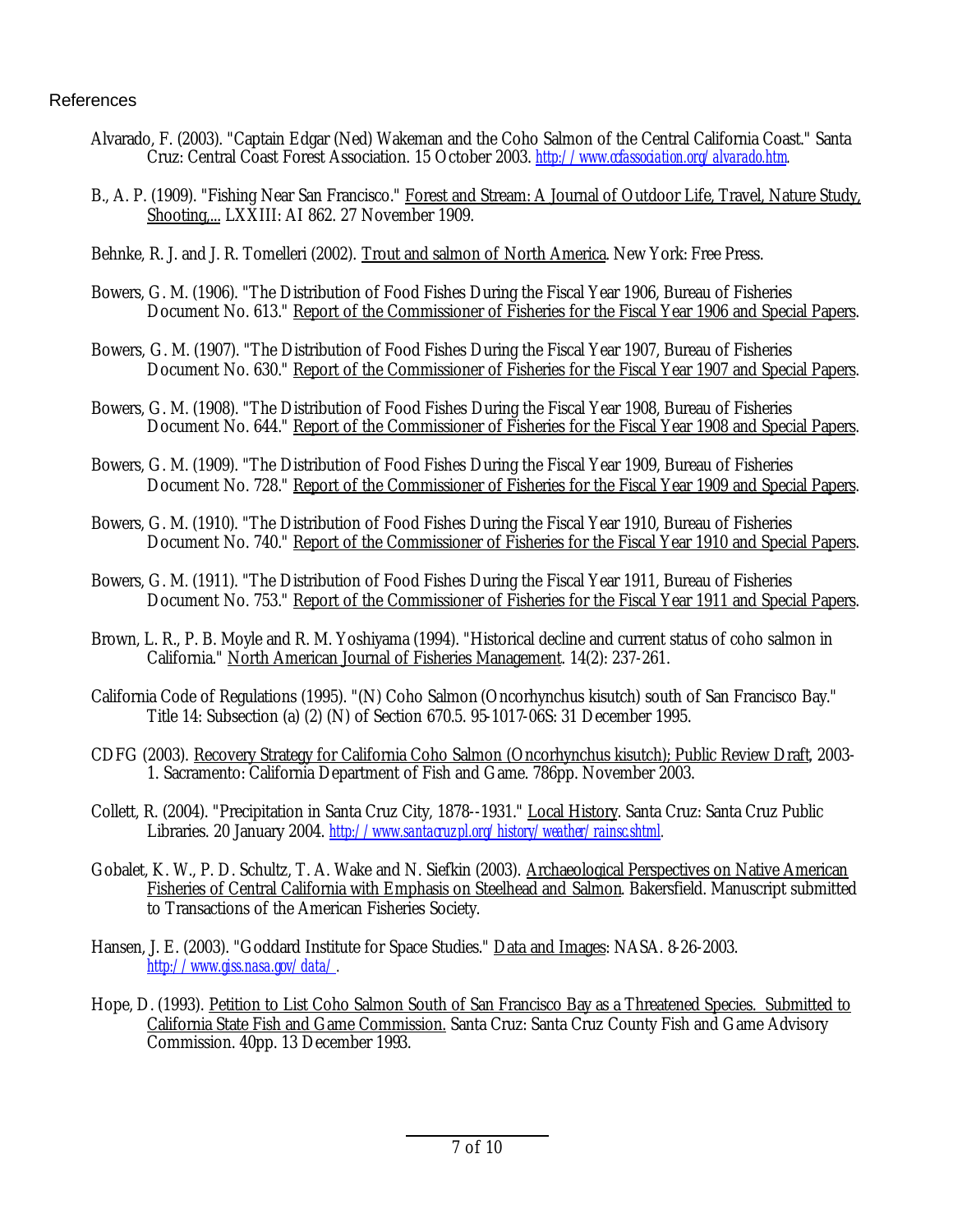- Jordan, D. S. (1892a). "Salmon and Trout of the Pacific Coast." Biennial Report of the State Board of Fish Commissioners of the State of California. 1891-1892(12): 44-58.
- Jordan, D. S. (1892b). Salmon and Trout of the Pacific Coast, California Fish and Game Commission Bulletin no. 4. 4. Sacramento: State Office A.J. Johnston Superintendent State Printing.
- Jordan, D. S. (1894). "Salmon and Trout of the Pacific Coast." Biennial Report of the State Board of Fish Commissioners of the State of California. 1893-1894(13): 125-141.
- Jordan, D. S. (1904a). American food and game fishes : a popular account of all the species found in America north of the equator, with keys for ready identification, life histories and methods of capture. New York: Doubleday Page & Co.
- Jordan, D. S. (1904b). "Pacific Species of Salmon and Trout." Biennial Report of the State Board of Fish Commissioners of the State of California. 1903-1904(18): 75-97.
- Jordan, D. S. (1907). Fishes. New York,: H. Holt and Company.
- Jordan, D. S. and B. W. Evermann (1896). The fishes of North and middle America : a descriptive catalogue of the species of fish-like vertebrates found in the waters of North America, north of the Isthmus of Panama. Washington: United States National Museum.
- Jordan, D. S. and B. W. Evermann (1905). American food and game fishes : a popular account of all the species found in America north of the equator, with keys for ready identification, life histories and methods of capture. New York: Doubleday Page & Co.
- Jordan, D. S. and C. H. Gilbert (1876-1919). Notes on the Fishes of the Pacific Coast of the United States, Papers on fishes. Washington: United States National Museum.
- Jordan, D. S., C. H. Gilbert and C. L. Hubbs (1882). Synopsis of the fishes of North America. Washington: Smithsonian.
- Leinald, M. (1906). "A New Era Opens For Anglers in this County." Santa Cruz Morning Sentinel. Santa Cruz. 28 March 1906.
- McCrary, H. T. (2003). Memorandum Concerning "Recovery Strategy for California Coho Salmon" With Regard to Coastal Streams South of San Francisco. Big Creek Lumber Co.: Submitted to the California Fish and Game Commission. 18 December 2003.
- Nickelson, T. E. and P. W. Lawson (1998). "Population viability of coho salmon, Oncorhynchus kisutch, in Oregon coastal basins: Application of a habitat-based life cycle model." Can. J. Fish. Aquat. Sci./J. Can. Sci. Halieut. Aquat.  $55(11)$ :  $2\overline{38}3 - 2392$ .
- Redding, J. D., R. E. Wilson and J. Morizio (1892). Biennial Report of the State Board of Fish Commissioners of the State of California, 12. Sacramento.: State Board of Fish Commissioners of the State of California. 1891- 1892.

Rutter and Pierson (1895). *Oncorhynchus kisutch*: Gazos Creek. California Academy of Sciences: CAS 104686.

Rutter and Scofield (1895a). *Oncorhynchus kisutch*: San Vicente Creek. California Academy of Sciences: CAS 104685.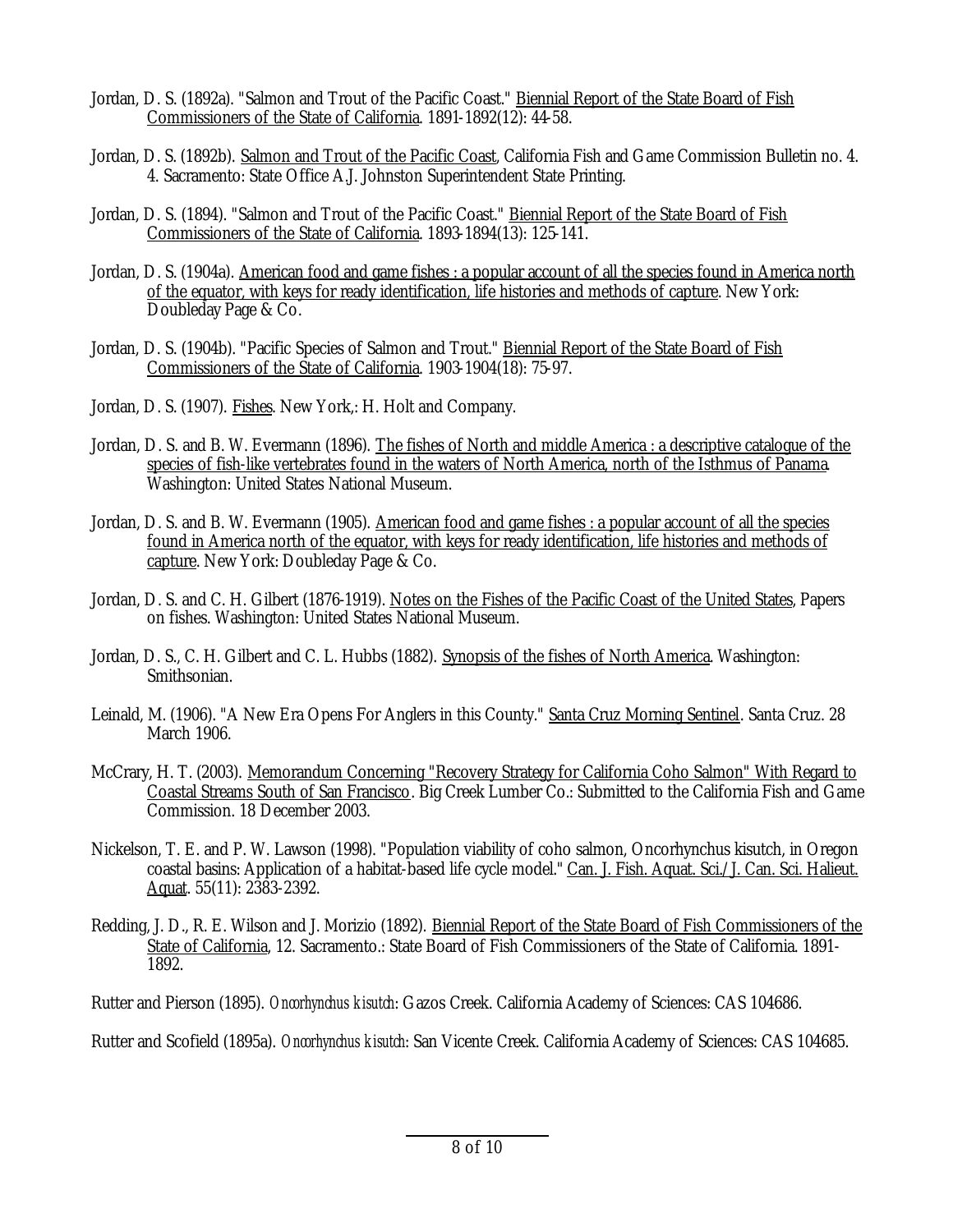Rutter and Scofield (1895b). *Oncorhynchus kisutch*: Waddell Creek. California Academy of Sciences: CAS 104667.

Rutter and Seale (1895). *Oncorhynchus kisutch*: Scott Creek. California Academy of Sciences: CAS 104797.

- Scarnecchia, D. L. (1981). "Effects of streamflow and upwelling on yield of wild coho salmon (Oncorhynchus kisutch ) in Oregon." Can. J. Fish. Aquat. Sci. 38(4): 471-475.
- Shapovalov, L. and A. C. Taft (1954). The life histories of the steelhead rainbow trout (*Salmo gairdneri gairdneri*) and silver salmon (*Oncorhynchus kisutch*) with special reference to Waddell Creek, California, and recommendations regarding their management. Sacramento: California Department of Fish and Game.
- Shebley, W. H. and J. L. Gillis (1911). "History of the California Fish and Game Commission." F. C. Jordan (Eds.), California Blue Book or State Roster. Sacramento: California Secretary of State. 1911: 513-529.
- Skinner, J. E. (1962). An historical review of the fish and wildlife resources of the San Francisco Bay area, Water Projects Branch report ; no. 1. Sacramento: Resources Agency of California Dept. of Fish and Game Water Projects Branch.
- Smith, H. M. (1895). "Notes on a Reconnoissance of the Fisheries of the Pacific Coast of the United States in 1894." Bulletin of the United States Fish Commission. 14: 223.
- Smith, J. J. (1994). Distribution and Abudance of Juvenile Coho and Steelhead in Scott and Waddell Creeks in 1988 and 1994: Implications for Status of Southern Coho. San Jose: Department of Biological Sciences, San Jose State University. 12pp. 9 October 1994.
- Smith, J. J. (1996). Distribution and Abudance of Juvenile Coho and Steelhead in Gazos, Waddell and Scott Creeks in 1995. San Jose: Department of Biological Sciences, San Jose State University. 20pp. 20 January 1996.
- Smith, J. J. (1998). Distribution and Abudance of Juvenile Coho and Steelhead in Gazos, Waddell and Scott Creeks in 1998. San Jose: Department of Biological Sciences, San Jose State University. 27pp. 31 December 1998.
- Smith, J. J. (1999). Distribution and Abudance of Juvenile Coho and Steelhead in Gazos, Waddell and Scott Creeks in 1999. San Jose: Department of Biological Sciences, San Jose State University. 26pp. 28 December 1999.
- Smith, J. J. (2001). Distribution and Abundance of Juvenile Coho and Steelhead in Gazos, Waddell and Scott Creeks in 2000. San Jose: Department of Biological Sciences, San Jose State University. 20pp. 16 February 2001.
- Smith, J. J. (2002). Distribution and Abundance of Juvenile Coho and Steelhead in Gazos, Waddell and Scott Creeks in 2002. San Jose: Department of Biological Sciences, San Jose State University. 30pp. 30 December 2002.
- Smith, J. J., J. Abel and C. Davis (1997). Management Plan for Waddell Creek Lagoon and Surrounding Habitats. San Jose: Department of Biological Sciences, San Jose State University. Prepared for the California Department of Parks and Recreation. 23pp. 12 June 1997.
- Snyder, J. O. (1914). "The Fishes of the Streams Tributary to Monterey Bay, California (Document 776, issued July 24, 1913)." H. M. Smith (Eds.), Bulletin of the United States Bureau of Fisheries. Washington: United States Bureau of Fisheries. 32: 1912: 47-72.
- Spittler, T. (1998). Comments on the Draft Southern Coho Recovery Plan: California Department of Conservation Division of Mines and Geology (California Geological Survey). 17pp. 13 April 1998.